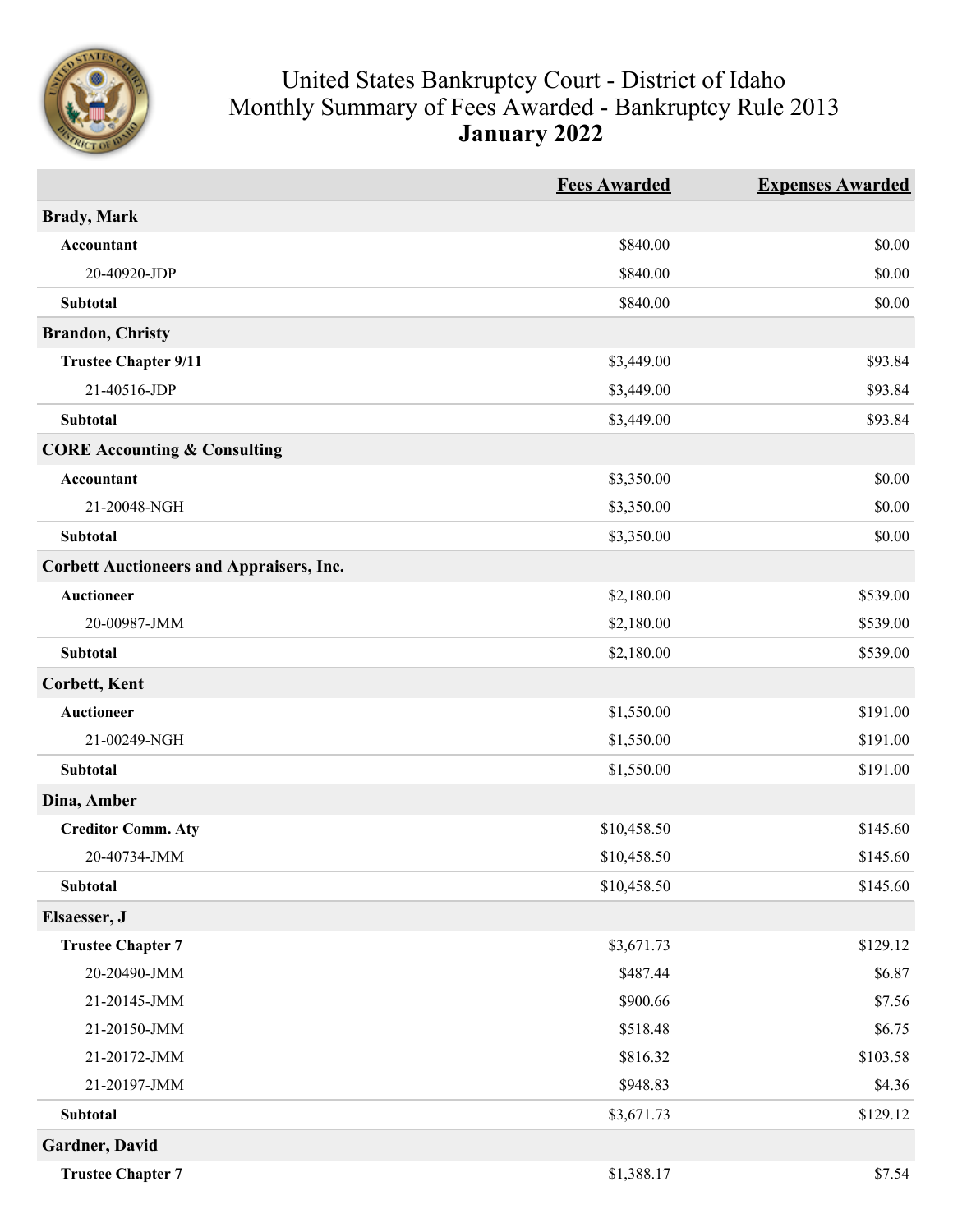| 20-20549-NGH             | \$654.32    | \$2.90   |
|--------------------------|-------------|----------|
| 20-20597-NGH             | \$733.85    | \$4.64   |
| Subtotal                 | \$1,388.17  | \$7.54   |
| Geile, Patrick           |             |          |
| <b>Trustee Chapter 7</b> | \$39,694.49 | \$253.63 |
| 20-00764-NGH             | \$1,538.50  | \$11.17  |
| 20-00768-JMM             | \$755.16    | \$8.85   |
| 20-01069-NGH             | \$1,387.67  | \$5.02   |
| 20-01073-JMM             | \$3,780.93  | \$14.95  |
| 20-40704-JMM             | \$2,849.59  | \$12.25  |
| 20-40749-JMM             | \$1,839.00  | \$41.98  |
| 20-40771-JMM             | \$22,500.00 | \$48.80  |
| 20-40910-JMM             | \$513.35    | \$10.84  |
| 21-00045-JMM             | \$533.33    | \$11.09  |
| 21-00050-NGH             | \$1,096.29  | \$8.87   |
| 21-00148-JMM             | \$460.00    | \$43.82  |
| 21-00340-NGH             | \$699.02    | \$16.72  |
| 21-00355-NGH             | \$448.89    | \$10.54  |
| 21-40092-JMM             | \$1,292.76  | \$8.73   |
| Subtotal                 | \$39,694.49 | \$253.63 |
| <b>Hopkins, R</b>        |             |          |
| <b>Trustee Chapter 7</b> | \$16,574.27 | \$752.59 |
| 17-40291-JDP             | \$12,720.00 | \$656.38 |
| 20-40568-JMM             | \$986.66    | \$24.79  |
| 20-40849-JMM             | \$961.60    | \$20.37  |
| 21-40085-JMM             | \$1,906.01  | \$51.05  |
| Subtotal                 | \$16,574.27 | \$752.59 |
| <b>Kurtz, Timothy</b>    |             |          |
| <b>Trustee Chapter 7</b> | \$33,065.83 | \$388.83 |
| 20-00940-JMM             | \$391.48    | \$10.00  |
| 20-00992-NGH             | \$977.37    | \$11.20  |
| 20-01005-JMM             | \$723.97    | \$83.92  |
| 21-00023-NGH             | \$16,897.37 | \$19.29  |
| 21-00026-JMM             | \$317.04    | \$8.80   |
| 21-00056-JMM             | \$2,700.00  | \$37.08  |
| 21-00108-JMM             | \$604.67    | \$60.64  |
| 21-00273-JMM             | \$8,000.00  | \$116.90 |
| 21-00284-JMM             | \$1,089.36  | \$22.20  |
| 21-00308-JMM             | \$590.90    | \$8.40   |
| 21-00334-NGH             | \$773.67    | \$10.40  |
| Subtotal                 | \$33,065.83 | \$388.83 |